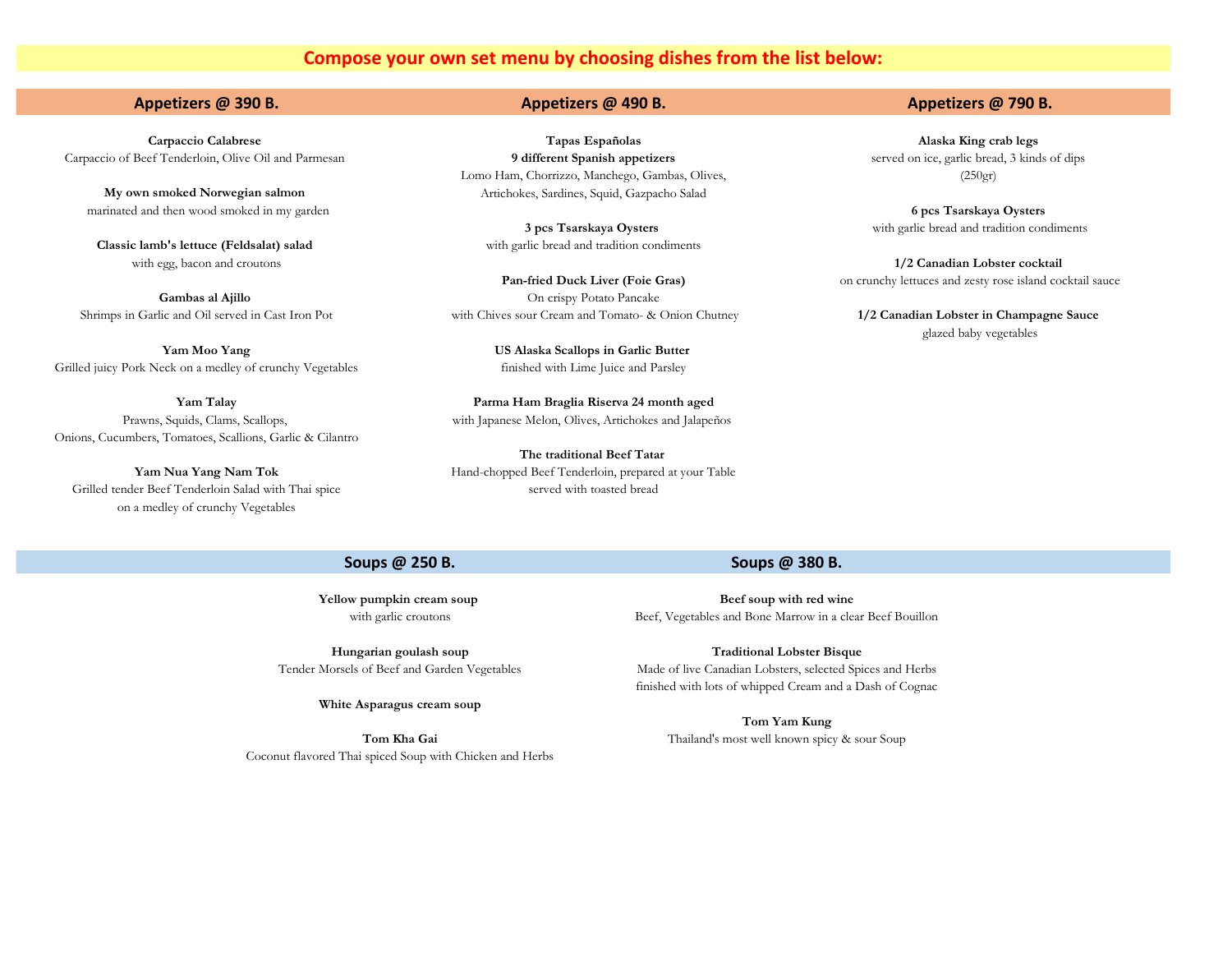# **Compose your own set menu by choosing dishes from the list below:**

marinated with fresh Rosemary and fresh Sage **Flamed Beef Filet Mignons (Angus)** 550 - 650 gr

Giant Wiener Schnitzel as LARGE as your Plate ! (AUS) 150 days grainfed or

**Gaeng Kew wan Kung** Baby Eggplants, Spices, Horapa Basil **Eggplants**, Spices, Horapa Basil Cream Sauce

Prawns stir-fried Barramundi Shallots, Garlic, String Beans and spicy Kapraw Basil Barramundi, spicy sour Lime Sauce, Garlic, Coriander

stir-fried Slices of Beef Tenderloin in Oyster Sauce Barramundi deep-fried in a zesty sweet Chili Sauce Onions, Capsicum, Sugar Peas

tender roasted Beef in red Curry Sauce with Grapes, Pineapples and Baby Egg Plants

**The original Hungarian Beef Goulash Whole Spanish Sea Bass Angus Rib Eye Steak Rib Eye Steak** Onions, Paprika, Garlic and Sour Cream grilled or pan-fried with Olive Oil and Herbs (AUS) Angus 200 days MBS 4-5 (AUS) Angus 200 days MBS 4-5

**Belgian Lamb Stew Casa Pascal Special - Healthy & Tasty** Morsels of Australian Rack of Lamb **Barramundi** (some call it Thai Sea Bass) **The Flavors of "La Provence" Whole Dover sole** Sauce Hollandaise or fresh Lemon & Cucumber Raita AUS white stripe

Our breaded Pork Escalope **Filet Stroganoff (Angus Tenderloin)** 200 gr Thermidor is the biggest you see in Pattaya! Paprika- & sour Cream Sauce Gherkins and Onions or

roasted with fresh Rosemary and special Garlic Butter 3 pcs 240 gr

Prawns in green Curry **Grilled Norwegian Salmon Steak** (Norway)

**Pad Kapraw Kung Pla Kapong Nueng Manau**

**Nua pad Nam Mann Hoy Pla Kapong Rad Prik**

**Pla Kapong tod Kratiem Prik Thai Gaeng pet Nua yang** Barramundi deep-fried with Garlic and black Pepper

slow braised in a dark Beer and Onion Sauce whole fish baked in Rock Salt Crust Oven-roasted Rack of Lamb with special 7 Herbs Mix grilled or pan-fried in butter and parsley **Grilled Pork Steak 300 gr** Whole Canadian lobster

and Spätzli **Grilled Lamb Cutlets Provencale** flamed in Whiskey sauce **Roasted duck breast** seasoned with my Mom's special 7 – Herbs Mix or with orange sauce **Whole Spring Chicken** (AUS) white stripe stir-fried Thai style

### **Main Dishes @ 550 B. Main Dishes @ 690 B. Main Dishes @ 890 B. Main Dishes @ 1190 B.**

 $250 \text{ gr}$  500 gr

In creamy whiskey and pepper sauce **Grilld Angus Beef Tenderloin** grilled with olive oil, garlic, lemon and parsley